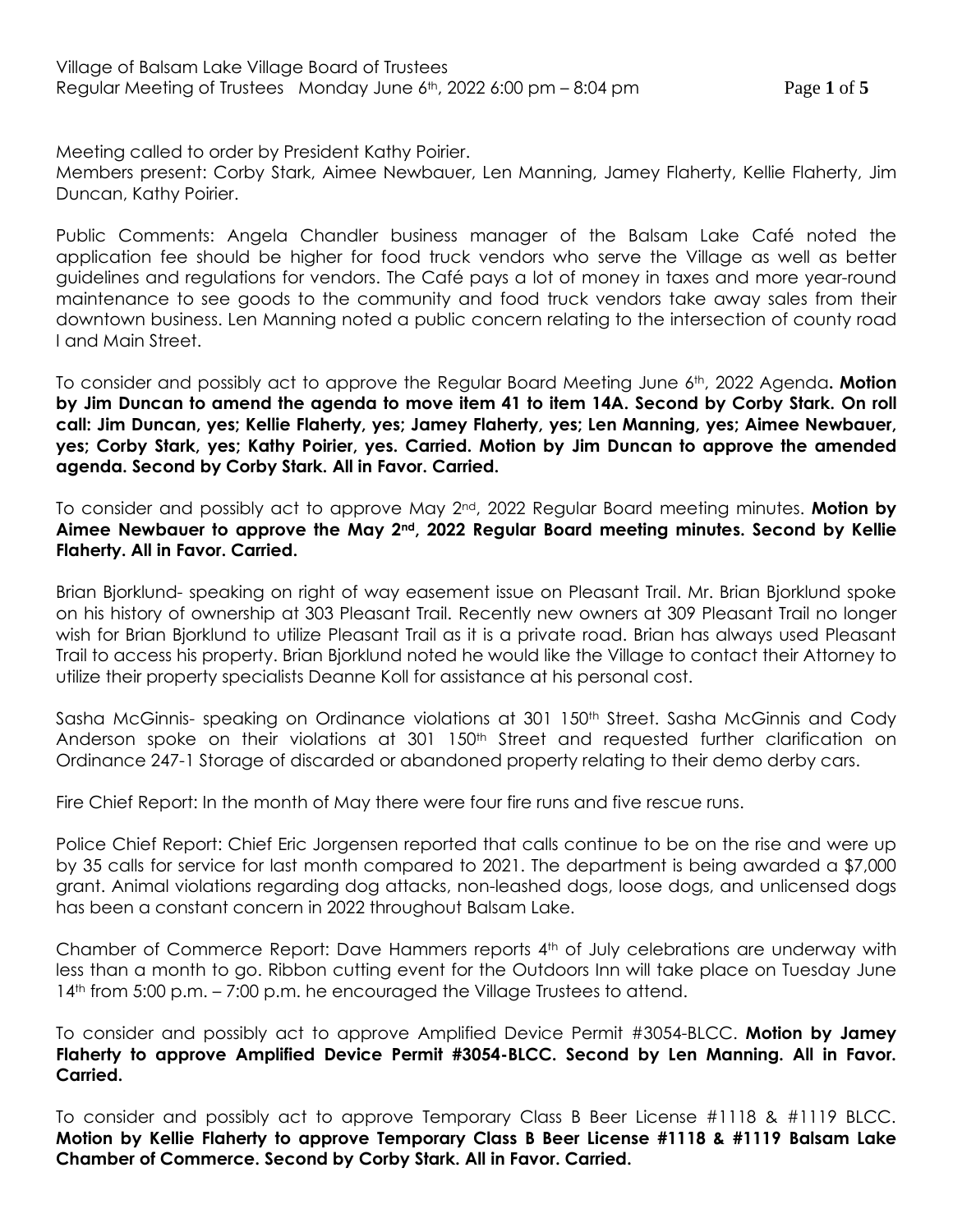## Village of Balsam Lake Village Board of Trustees Regular Meeting of Trustees Monday June 6th, 2022 6:00 pm – 8:04 pm Page **2** of **5**

To consider and possibly act to approve hiring MSA to engineer a parking lot design. Dave Rasmussen estimates the total cost for parking lot project could be \$73,000. He would like to be on the next agenda to review TIF contract. **Motion by Jamey Flaherty to approve hiring MSA to engineer a parking lot design for the Village owned property at 401 Main Street. Second by Aimee Newbauer. On roll call: Jim Duncan, yes; Kellie Flaherty, yes; Jamey Flaherty, yes; Len Manning, yes; Aimee Newbauer, yes; Corby Stark, yes; Kathy Poirier, yes. Carried.**

Public Works Report: Director of Public Works David Patterson reports repairs to doks, swim raft, equipment and E-one pumps. Many roads throughout the Village were sealed, the project was delayed due to rain. Flowers are out and the crew is working on summer projects.

To consider and possibly act to approve Resolution 2022-03 Compliance Maintenance Resolution. **Motion by Jim Duncan to approve Resolution 2022-03 Compliance Maintenance Resolution. Second by Kellie Flaherty. On roll call: Jim Duncan, yes; Kellie Flaherty, yes; Jamey Flaherty, yes; Len Manning, yes; Aimee Newbauer, yes; Corby Stark, yes; Kathy Poirier, yes. Carried.**

To consider and possibly act to approve Vendor Permit #22-11 Ella Roach. **Motion by Corby Stark to approve Vendor Permit #22-11 Ella Roach. Second by Aimee Newbauer. On roll call: Jim Duncan, yes; Kellie Flaherty, yes; Jamey Flaherty, yes; Len Manning, yes; Aimee Newbauer, yes; Corby Stark, yes; Kathy Poirier, yes. Carried.**

To consider and possibly act to approve Vendor Permit #22-12 Eric Morrissey. **Motion by Aimee Newbauer to approve Vendor Permit #22-12 Eric Morrissey. Second by Corby Stark. On roll call: Jim Duncan, yes; Kellie Flaherty, yes; Jamey Flaherty, yes; Len Manning, yes; Aimee Newbauer, yes; Corby Stark, yes; Kathy Poirier, yes. Carried.**

To consider and possibly act to approve Vendor Permit #22-13 Adventures Rollin' Food Truck. **Motion by Len Manning to approve Vendor Permit #22-13 Adventures Rollin' Food Truck. Second by Aimee Newbauer. On roll call: Jim Duncan, yes; Kellie Flaherty, yes; Jamey Flaherty, yes; Len Manning, yes; Aimee Newbauer, yes; Corby Stark, yes; Kathy Poirier, yes. Carried.**

To consider and possibly act to approve Vendor Permit #22-14 Yager's Sweet Treats. **Motion by Aimee Newbauer to approve Vendor Permit #22-14 Yager's Sweet Treats for the same day approved on the 2021 application. Second by Jamey Flaherty. On roll call: Jim Duncan, yes; Kellie Flaherty, yes; Jamey Flaherty, yes; Len Manning, yes; Aimee Newbauer, yes; Corby Stark, yes; Kathy Poirier, yes. Carried.**

To consider and possibly act to approve Rental Licensing-Residential Application-130 Pine Crest Road. **Motion by Len Manning to table application until further clarification is received from the county. Second by Kellie Flaherty. On roll call: Jim Duncan, yes; Kellie Flaherty, yes; Jamey Flaherty, yes; Len Manning, yes; Aimee Newbauer, yes; Corby Stark, yes; Kathy Poirier, yes. Carried.**

To consider and possibly act to approve Balsam Lake Brewery/Market, 101 First Ave E-Renewal Class B Beer License #1093 and Class C Wine License #1094, Original Operator License #1374-1376. **Motion by Jim Duncan to approve Balsam Lake Brewery/Market, 101 First Ave E-Renewal Class B Beer License #1093 and Class C Wine License #1094, Original Operator License #1374-1376. Second by Aimee Newbauer. All in Favor. Carried.**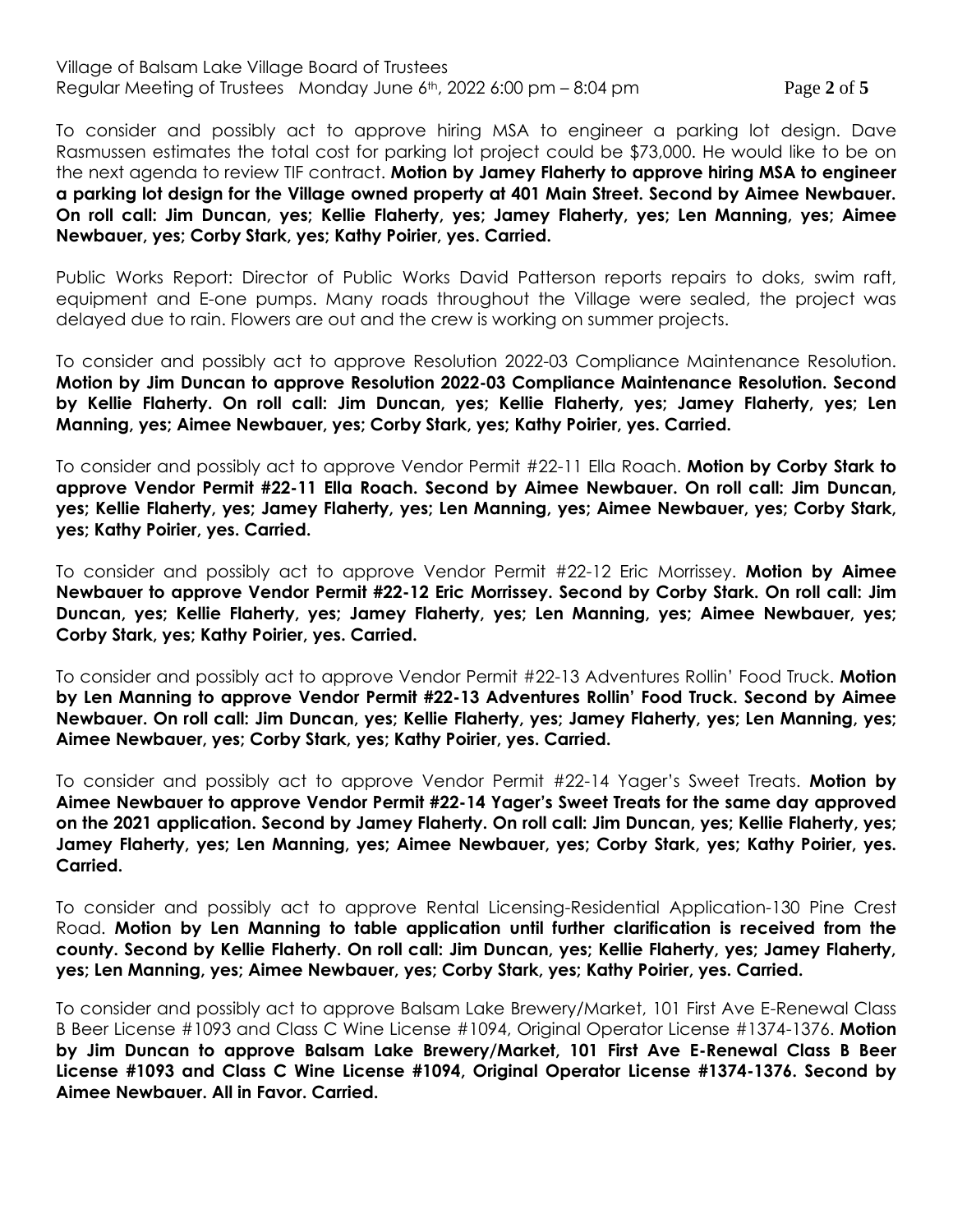To consider and possibly act to approve Balsam Lake Café, 405 Main Street-Renewal Class A Beer #1095, Renewal Class B Beer #1096 and Class C Wine #1097, Amplified Device Permit #3056. **Motion by Jamey Flaherty to approve Balsam Lake Café, 405 Main Street-Renewal Class A Beer #1095, Renewal Class B Beer #1096 and Class C Wine #1097, Amplified Device Permit #3056. Second by Len Manning. All in Favor. Carried.**

To consider and possibly act to approve Balsam Lake Lodge, 264 County Road I-Renewal Class B Beer and Class B Liquor License #1110, Amplified Device Permit #3050. **Motion by Corby Stark to approve Balsam Lake Lodge, 264 County Road I-Renewal Class B Beer and Class B Liquor License #1110 excluding docks or water alcohol service and parking lot, Amplified Device Permit #3050. Second by Aimee Newbauer. On roll call: Jim Duncan, yes; Kellie Flaherty, yes; Jamey Flaherty, yes; Len Manning, yes; Aimee Newbauer, yes; Corby Stark, yes; Kathy Poirier, yes. Carried.**

To consider and possibly act to approve Barred Owl, 111 Main Street-Renewal Class B Beer and Reserve Class B Liquor License #1092, Renewal Operator License #1348-1349. **Motion by Kellie Flaherty to approve Barred Owl, 111 Main Street-Renewal Class B Beer and Reserve Class B Liquor License #1092, Renewal Operator License #1348-1349. Second Corby Stark. All in Favor. Carried.**

To consider and possibly act to approve Doc's Pub & Eatery, 305 Main Street-Renewal Class B Beer and Class B Liquor License #1098, Cigarette License #2025, Amplified Device Permit #3055. **Motion by Len Manning to approve Doc's Pub & Eatery, 305 Main Street-Renewal Class B Beer and Class B Liquor License #1098, Cigarette License #2025, Amplified Device Permit #3055. Second by Jamey Flaherty. All in Favor. Carried.**

To consider and possibly act to approve Highway 46 Store, 800 State Road 46 N-Renewal Class A Beer License and Class A Liquor License #1102, Cigarette License #2022, Renewal Operator License #1363-1367, Original #1368. **Motion by Aimee Newbauer to approve Highway 46 Store, 800 State Road 46 N-Renewal Class A Beer License and Class A Liquor License #1102, Cigarette License #2022, Renewal Operator License #1363-1367, Original #1368. Second by Corby Stark. On roll call: Jim Duncan, yes; Kellie Flaherty, yes; Jamey Flaherty, yes; Len Manning, yes; Aimee Newbauer, yes; Corby Stark, yes; Kathy Poirier, yes. Carried.**

To consider and possibly act to approve HopSack, 105 Main Street-Renewal Class B Beer License #1100 and Class C Wine License #1101, Renewal Operator License #1369-1371. **Motion by Corby Stark to approve HopSack, 105 Main Street-Renewal Class B Beer License #1100 and Class C Wine License #1101, Renewal Operator License #1369-1371. Second by Kellie Flaherty. All in Favor. Carried.**

To consider and possibly act to approve Indianhead Supper Club, 107 Indianhead Shores Dr-Renewal Class B Beer and Class B Liquor License #1103, Renewal Operator License #1372-1373. **Motion by Len Manning to approve Indianhead Supper Club, 107 Indianhead Shores Dr-Renewal Class B Beer and Class B Liquor License #1103, Renewal Operator License #1372-1373. Second by Kellie Flaherty. All in Favor. Carried.** 

To consider and possibly act to approve KJ's New North, 104 First Ave E-Renewal Class B Beer License #1104 and Class C Wine License #1105, Amplified Device Permit #3057, Renewal Operator License #1350. **Motion by Jamey Flaherty to approve KJ's New North, 104 First Ave E-Renewal Class B Beer License #1104 and Class C Wine License #1105 with adding special event sales beside the garage under premises description, number four on application, Amplified Device Permit #3057, Renewal Operator License #1350. Second by Len Manning All in Favor. Carried.**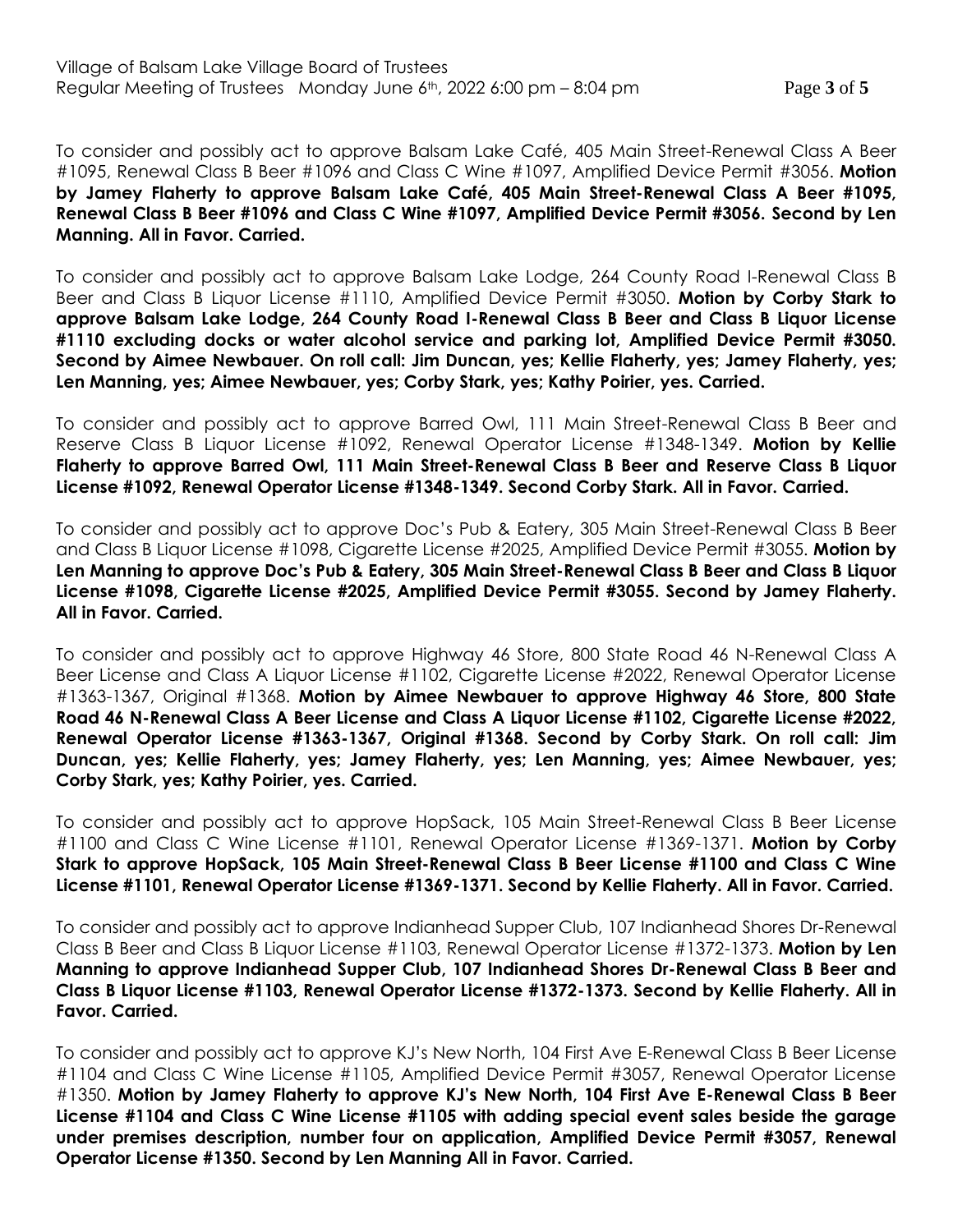## Village of Balsam Lake Village Board of Trustees Regular Meeting of Trustees Monday June 6th, 2022 6:00 pm – 8:04 pm Page **4** of **5**

To consider and possibly act to approve Lucky Seven General Store, 101 Main Street-Renewal Class A Beer License and Class A Liquor License #1107, Cigarette License #2024, Renewal Operator License #1334-1339, Original Operator License 1340-1342. **Motion by Jim Duncan to approve Lucky Seven General Store, 101 Main Street-Renewal Class A Beer License and Class A Liquor License #1107, Cigarette License #2024, Renewal Operator License #1334-1339, Original Operator License 1340-1342. Second by Aimee Newbauer. On roll call: Jim Duncan, yes; Kellie Flaherty, yes; Jamey Flaherty, yes; Len Manning, yes; Aimee Newbauer, yes; Corby Stark, yes; Kathy Poirier, yes. Carried**

To consider and possibly act to approve Reeds Sunnyside Marina, 252 County Road I-Renewal Class B Beer License #1109, Renewal Operator License #1357-1360. **Motion by Kellie Flaherty to approve Reeds Sunnyside Marina, 252 County Road I-Renewal Class B Beer License #1109, Renewal Operator License #1357-1360. Second by Kellie Flaherty. All in Favor. Carried**.

To consider and possibly act to approve Thirsty Otter Tavern, 101 County Road I-Renewal Class B Beer and Class B Liquor License #1108, Amplified Device Permit #3051, Renewal Operator License #1356. **Motion by Jamey Flaherty to approve Thirsty Otter Tavern, 101 County Road I-Renewal Class B Beer and Class B Liquor License #1108, Amplified Device Permit #3051, Renewal Operator License #1356. Second by Aimee Newbauer. All in Favor. Carried.** 

To consider and possibly act to approve Top Spot Tavern, 209/211 Main Street-Renewal Class B Beer and Class B Liquor License #1111, Amplified Device Permit #3052, Renewal Operator License #1343- 1346. **Motion by Jamey Flaherty to approve Top Spot Tavern, 209/211 Main Street-Renewal Class B Beer and Class B Liquor License #1111, Amplified Device Permit #3052, Renewal Operator License #1343-1346. Second by Aimee Newbauer. All in Favor. Carried.**

To consider and possibly act to approve Viv's Kitchen & Cater, 214 Main Street-Renewal Class B Beer License #1112, Class C Wine License #1113, Amplified Device Permit #3053: Renewal Operator License #1347, 1352-1353, Original Operator License #1354-1355. **Motion by Corby Stark to approve Viv's Kitchen & Cater, 214 Main Street-Renewal Class B Beer License #1112, Class C Wine License #1113, Amplified Device Permit #3053: Renewal Operator License #1347, 1352-1353, Original Operator License #1354-1355. Second by Kellie Flaherty. All in Favor. Carried.**

To consider and possibly act to approve Mobile Home Park License: Wards Resort #74-22; Birchwood Terrace #75-22; Lakeview Park #76-22; Balsam Lake Estates #77-22 and Reeds Sunnyside #78-22. **Motion by Jamey Flaherty to approve Mobile Home Park License: Wards Resort #74-22; Birchwood Terrace #75-22; Lakeview Park #76-22; Balsam Lake Estates #77-22 and Reeds Sunnyside #78-22. Second by Kellie Flaherty. All in Favor. Carried.**

Discussion and possible action regarding charging the standard fee of \$200.00 for special board meeting requests from the public. **Motion by Jim Duncan to charge \$200.00 for Special Board Meeting requests from the public. Second by Corby Stark. All in Favor. Carried.**

Discussion and possible action regarding the proposed Mobile Food Vendor Application and Ordinance. **Motion by Corby Stark to review Mobile Food Vendor Application and Ordinance at a Special Board Meeting. Second by Aimee Newbauer. All in Favor. Carried.**

Finance Committee Report given by Kathy Poirier.

Streets/Building Committee Report given by Corby Stark.